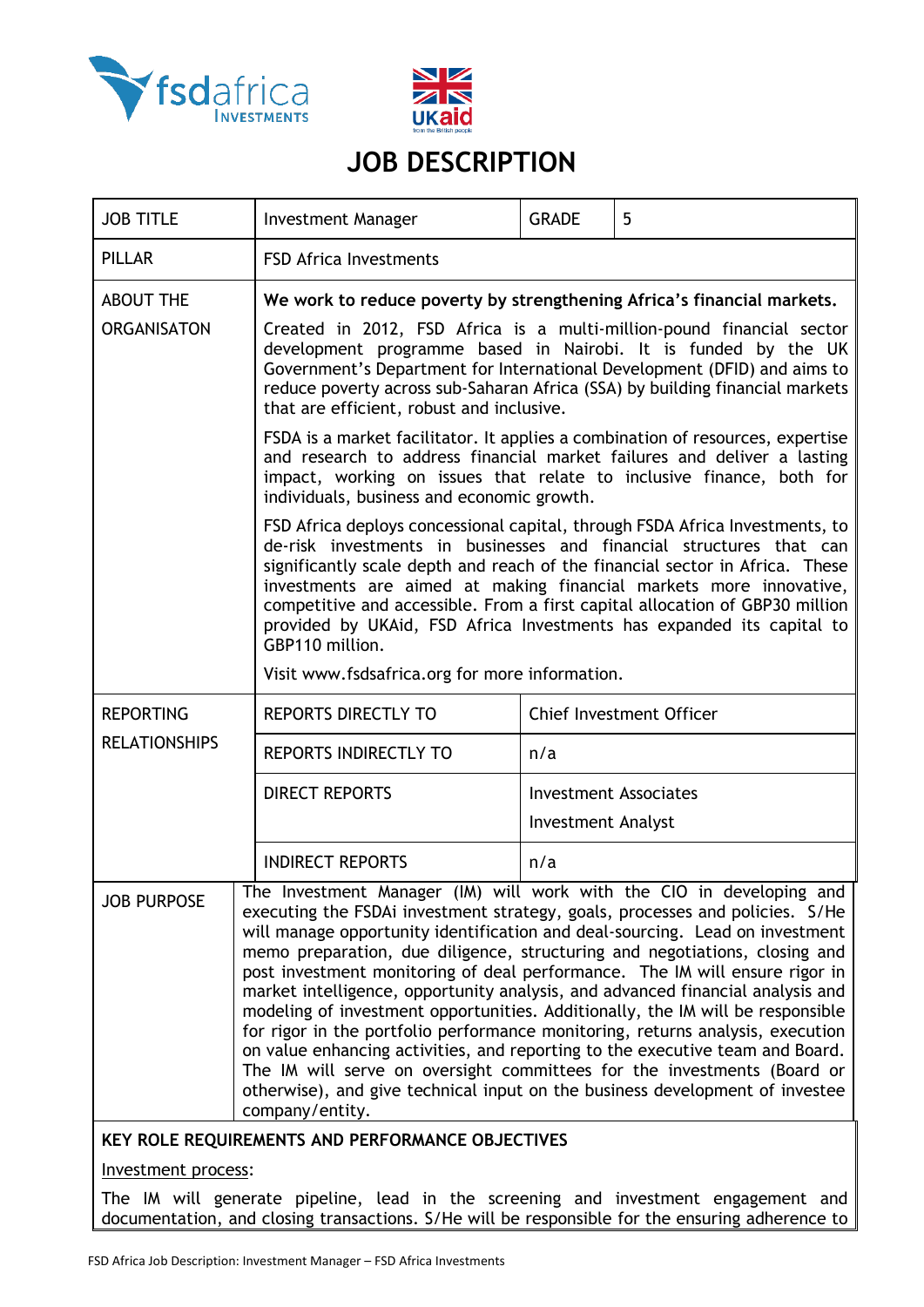



the investment policy, process and guidelines, and provide the intellectual input into transactions that fit the FSDAi risk/return profile. The IM will be responsible for structuring investments to fit FSDAi risk mandate, negotiate terms, and close the deal with the CIO.

The Investment Manager is expected to show rigour in:

- Identification and vetting of opportunities as they fit into the investment strategy and in the preparation financial models and risk/return projections.
- Financial modelling and valuations of opportunities and investments, and forecasting individual investment returns and overall portfolio returns.
- Presenting a credible and convincing case on investment opportunities with the CIO to the Investment Committee.
- Managing and executing on legal documents, due diligence, and agreements.

Key investment management responsibilities in the investment process include:

- Quality screening papers and investment memos as per the investment and divestment process, and investment mandate.
- Quality execution of commercial, financial and legal due diligence.
- Quality production of financial modeling for investees as well as the FSDAi investment fund.

# Market Intelligence:

The Investment Manager is expected to have good market networks and intelligence with:

- A sound knowledge of the investment environment for financial markets
- A sound knowledge of business opportunities that will contribute to the depth and breadth of financial markets
- A sound appreciation of the opportunities that will improve the lives of poor and low income households through improved access to financial services and more efficiently functioning financial markets.

Key market intelligence management activities include:

- Quality conduct of market and investment opportunity analysis.
- Quality analysis of industry trends that will impact on investee performance and achieving theory of change outcomes.

### Performance Management:

Following deal close the IM will be responsible for the technical and performance oversight of investees, contributing to strategy and execution of the investment's theory of change. S/he will represent FSD Africa investments on the appropriate governance structure as agreed with the CIO, providing strategic direction, quick on time response and value addition to investments.

The Investment Manager will ensure rigour of:

- The portfolio monitoring, management, and quality and timely preparation of investee valuations and quarterly reports.
- Execution of good governance in investee companies, including compliance with financial reporting standards, ESG risk, gender diversity, and development outcomes.

### Process Management

The Investment Manager is expected to own and manage the investment process with professionalism and a collaborative spirit. S/He is also expected to have high intelligence,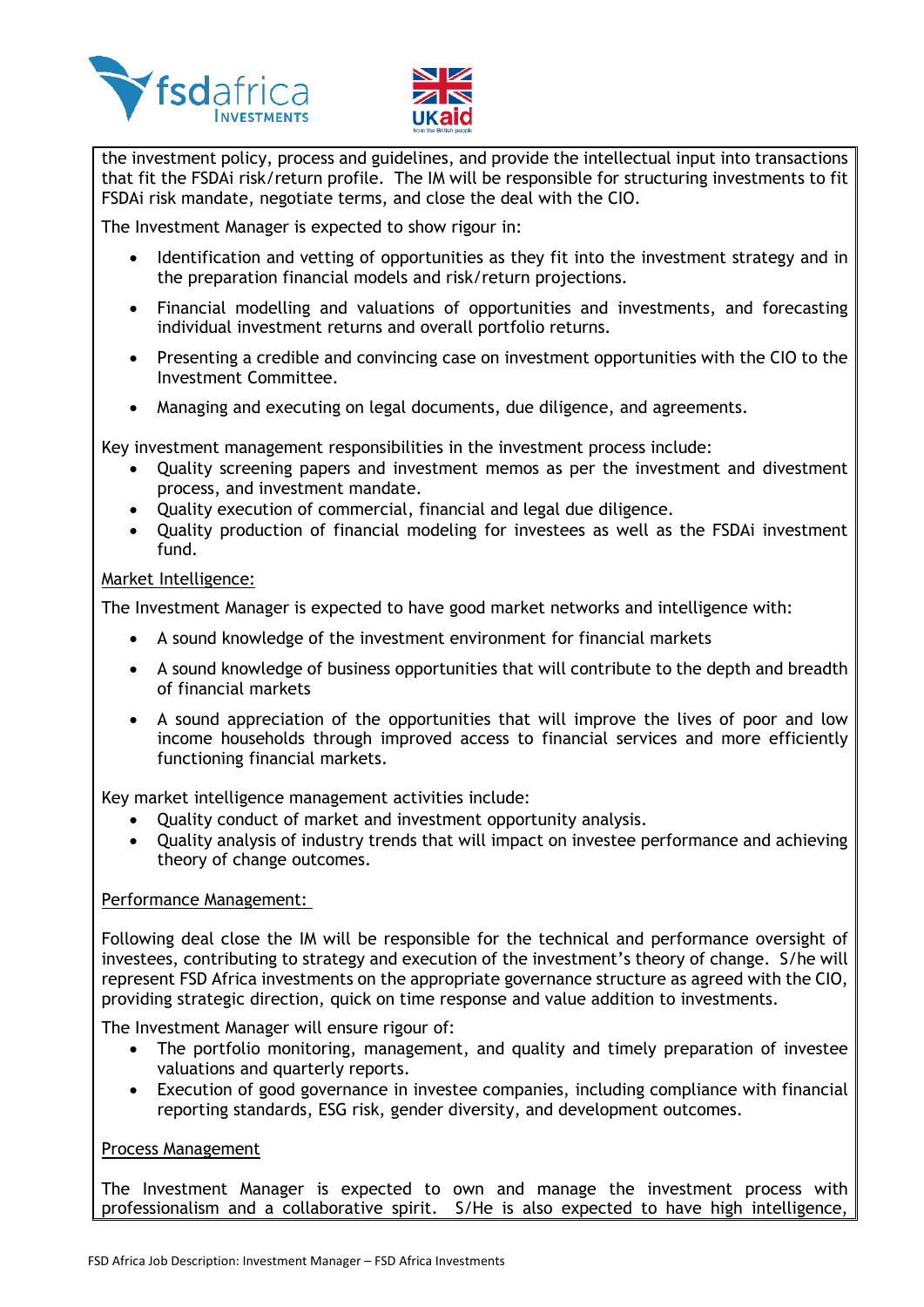



maturity, and be articulate in communicating along the investment process including through memos, organising meetings and preparing minutes, and preparing and delivering presentations.

#### Stakeholder management:

The IM is expected to manage relations with stakeholders involved in the execution of the investment cycle. Although procurement, contracting and legal agreements will be handled by others in FSDA, the IM is expected to support this process, and have the key relationship with the investees, and other stakeholders involved.

The IM will also engage proactively with the FSD Pillars, FSD Networks and key partners.

### Team Participation:

The IM is expected to exhibit strong team participation with all members of FSD Africa.

# 7. PERSON SPECIFICATIONS

7.1 Qualifications and Education

- A good quality Master's degree from a recognised university
- At least 10-years investment experiences structuring and lead transactions to close, managing investment performance to achieve returns, with a few exits.
- First class skills in written and spoken English
- First class skills in investment analysis, modelling, valuations, portfolio management and value creation.

7.2 Experience, Knowledge and Skills

- Demonstrated understanding of African private investment market, investment cycle, fund management, investment structuring, deal analysis and structuring, business assessments and valuations, and investment portfolio management.
- Good understanding and appreciation of the balance between investment returns and economic and social development outcomes, and passion to pursue investment opportunities to achieve these two objectives.
- Multi-country track record, across Anglo and Franco-phone Africa.
- Ability and track record of thinking outside the box in identifying opportunities to invest in financial markets.
- Demonstrable creative thinker
- Familiarity with major African stakeholders the investment field in Africa
- Experience in establishing and maintaining collaborative and trusted relationships with investees, other financiers and private sector players, and government counterparts, and development finance community
- Demonstrated track record of rigorous portfolio management skills and achievement of results
- Demonstrated skills in managing risk and ensuring investment returns
- Experience with managing and reporting on complex structures
- Ability to articulate market intelligence as it applies to market opportunities to invest in building financial markets.
- Experience of working in a multi-cultural environment
- Proficiency in French and/or local African languages an advantage
- Responsive and agile in addressing changing market circumstances that may impact on investments.